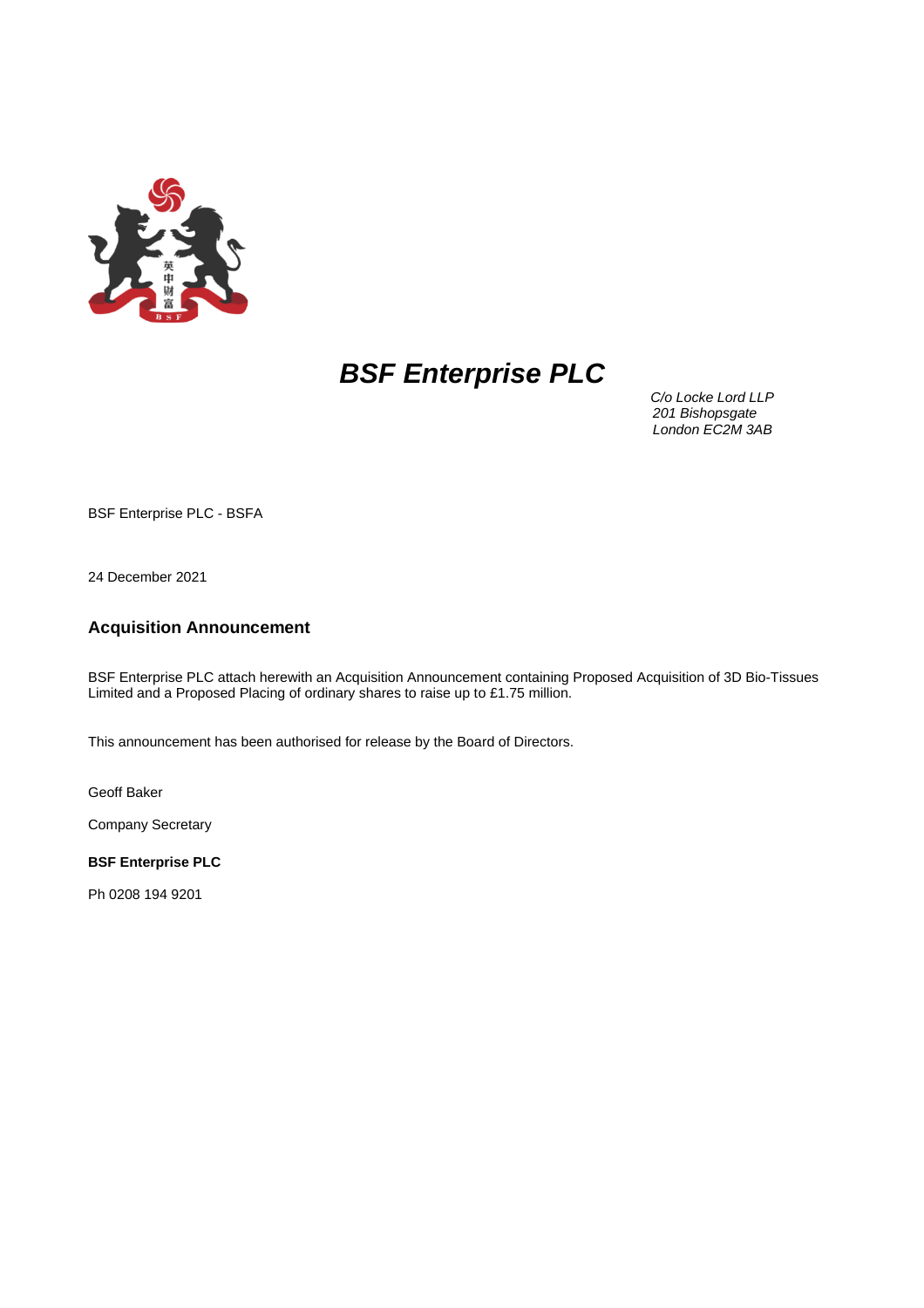NOT FOR RELEASE, PUBLICATION OR DISTRIBUTION, IN WHOLE OR IN PART, IN OR INTO THE UNITED STATES, AUSTRALIA, CANADA, JAPAN, THE REPUBLIC OF SOUTH AFRICA, ANY MEMBER STATE OF THE EEA (OTHER THAN THE UNITED KINGDOM) OR ANY OTHER JURISDICTION WHERE TO DO SO WOULD CONSTITUTE A VIOLATION OF THE RELEVANT LAWS OF THAT JURISDICTION.

FURTHER, THIS ANNOUNCEMENT IS FOR INFORMATION PURPOSES ONLY AND DOES NOT CONSTITUTE OR CONTAIN ANY INVITATION, SOLICITATION, RECOMMENDATION, OFFER OR ADVICE TO ANY PERSON TO SUBSCRIBE FOR, OTHERWISE ACQUIRE OR DISPOSE OF ANY SECURITIES IN ANY JURISDICTION.

24 December 2021

# **BSF Enterprise plc ("BSF" or the "Company")**

# **Proposed Acquisition of 3D Bio-Tissues Limited Proposed Placing of Ordinary Shares to raise up to £1.75 million**

BSF Enterprise plc (LSE: BSFA), the investment company established to acquire businesses focused on earlystage opportunities in the biotechnology, innovative marketing and e-commerce sectors, is pleased to announce that further to the announcement of 16 August 2021, the Company has now entered into a conditional share sale and purchase agreement (the "**Acquisition Agreement**") to acquire the entire issued share capital of 3D Bio-Tissues Limited ("**3DBT**") in consideration for the allotment and issue to the Sellers of an aggregate of 33,900,003 Consideration Shares (the "**Acquisition**").

3DBT, a private company limited by shares, incorporated and registered in England and Wales, is a biotechnology spin out from Newcastle University (UK) founded by Professor Che Connon and Dr Ricardo Gouveia. 3DBT's research and product development is focused on producing biological tissue material, such as meat and skin, for clinical and consumer use. Specialised technology enables 3DBT to apply bio-focused manufacturing processes to generate complex structures such as corneas for the human eye.

The Company also proposes to carry out a Placing of new Ordinary Shares to raise funds of up to £1.75 million (before expenses) to finance the next phase of its development (including marketing and sales avenues for serum alternatives and cosmetics) and working capital. As such, the Acquisition is conditional, *inter alia*, on a successful Placing.

Should the Acquisition complete, it will constitute a Reverse Takeover under the Listing Rules and accordingly the Company intends to apply for the re-admission of its shares to the Official List and the Main Market of the London Stock Exchange. The Company's shares remain suspended from trading pending the publication of a prospectus prepared in accordance with the Prospectus Regulation Rules of the FCA and approved by the FCA, or an announcement that the Acquisition is not proceeding.

A circular together with a notice convening the General Meeting to approve the Resolutions (which shall include the Whitewash Resolution) will be posted to Shareholders in due course.

# **Key Highlights of the Acquisition**

● Acquisition of 3DBT for a consideration of £2.5 million, to be satisfied by the issue of 33,900,003 Consideration Shares at 7.37 pence each per share;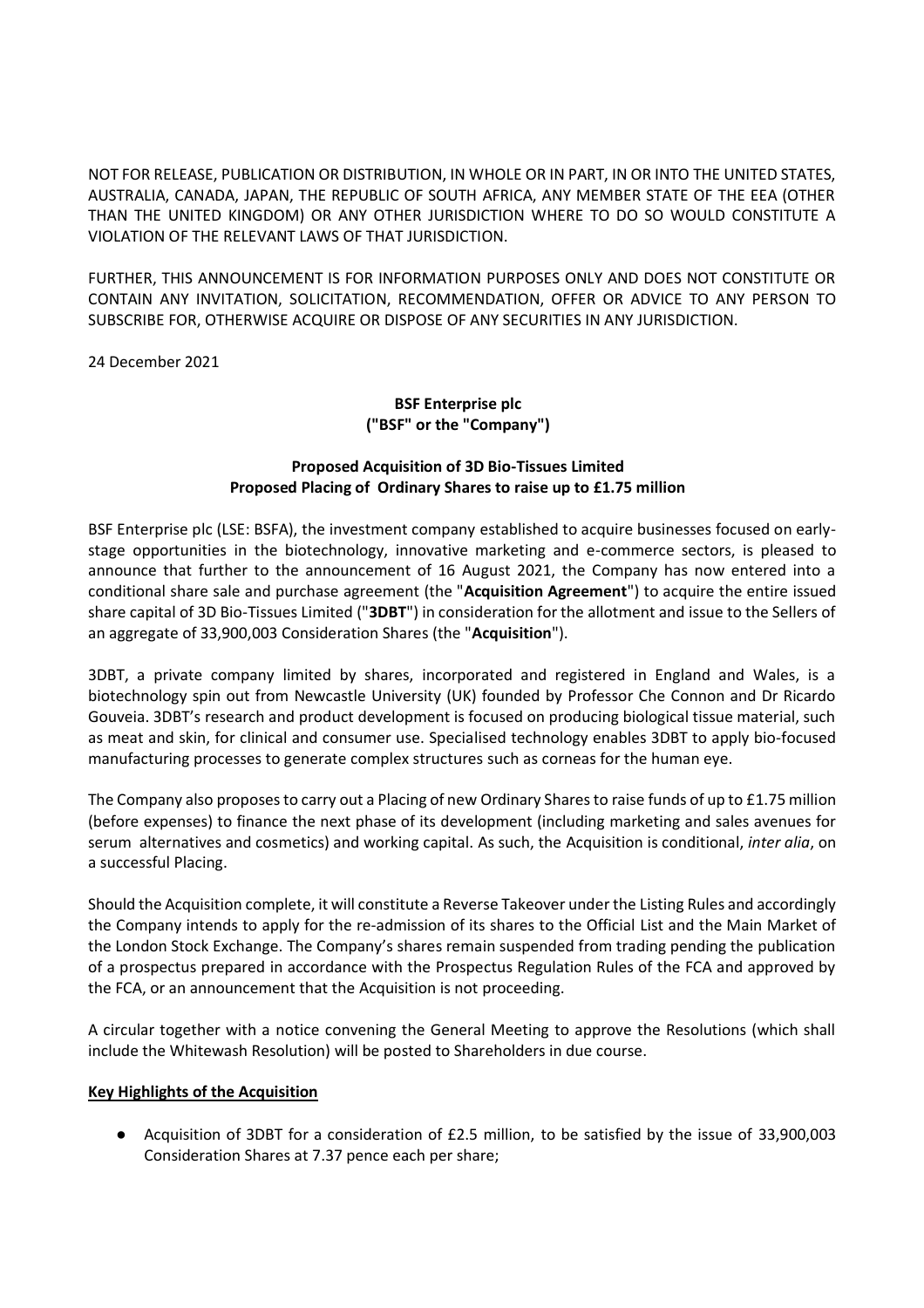- 3DBT has developed a proprietary platform technology termed "tissue templating" that facilitates the production of a variety of animal tissue types for multiple uses, commonly referred to as "tissue engineering".
- 3DBT has developed, amongst other intellectual property, the following:
	- o **Serum-free media**: 3DBT's City-mix™ supplements, which are a serum-free media for culturing muscle and fat cells (by way of an animal-free process) that can be used for lab grown meat and leather production; and
	- o **Skin Care Products**: Lipopeptide Etsyl™ a product that actively increases collagen production in human skin cells. It can be used as an active ingredient in cosmetic skin cream and other topical dermatological products.
- 3DBT's business model is to develop intellectual property around each of its applications, and to then licence out the patent-protected intellectual property to manufacturers, wholesalers and distributers of the end products. 3DBT currently manufactures product for serum-free media and an active ingredient for skin care products.

Further announcements will be made in due course, as appropriate.

**Enquiries: BSF Enterprise plc Ph 0208 194 9201**

For further information, please visit www.bsfenterprise.com.

## LEI: 2138007PJT69H8FYLC06

*This announcement contains inside information for the purposes of Article 7 of the UK version of Market Regulation (EU) No 596/2014 on Market Abuse as it forms part of UK domestic law by virtue of the European Union (Withdrawal) Act 2018, as amended ("MAR"). Upon the publication of this announcement via Regulatory Information Service, this inside information is now considered to be in the public domain.*

## **DISCLAIMER**

Shard Capital Partners LLP ("**Shard Capital**"), which is authorised and regulated in the United Kingdom by the Financial Conduct Authority (FRN: 538762), is acting as broker to the Company in relation to the Placing. Persons receiving this announcement should note that Shard Capital will not be responsible to anyone other than the Company for providing the protections afforded to its clients or for advising any other person on the arrangements described in this announcement. Shard Capital has not authorised the contents of, or any part of, this announcement and no liability whatsoever is accepted by it for the accuracy of any information or opinion contained in this announcement or for the omission of any information.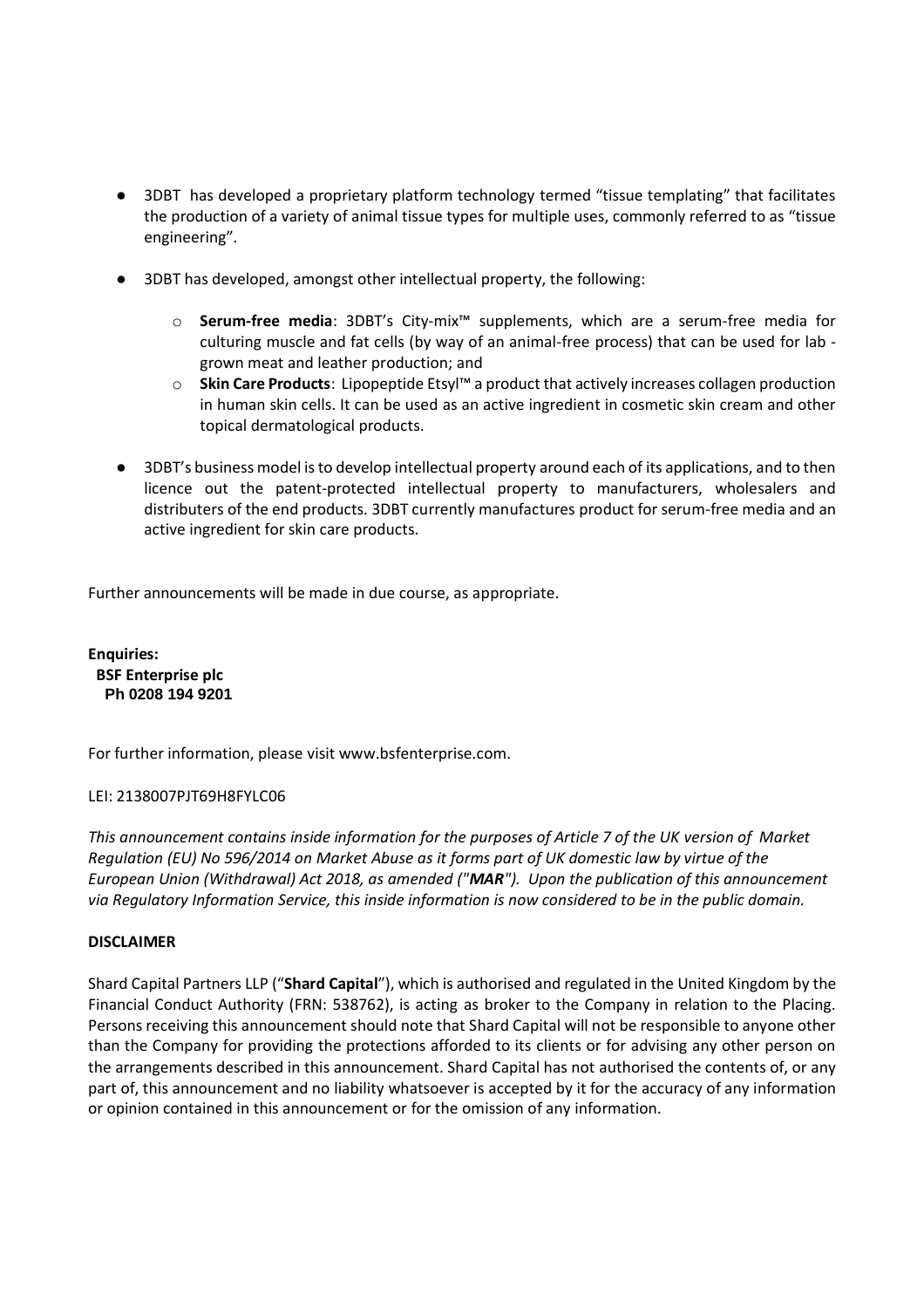This announcement includes statements that are, or may be deemed to be, "forward-looking statements". These forward-looking statements can be identified by the use of forward-looking terminology, including the terms "believes", "estimates", "plans", "anticipates", "targets", "aims", "continues", "expects", "intends", "hopes", "may", "will", "would", "could" or "should" or, in each case, their negative or other variations or comparable terminology. These forward-looking statements include matters that are not facts. They appear in a number of places throughout this announcement and include statements regarding the Directors' beliefs or current expectations concerning, amongst other things, the amount of capital which will be returned by the Company and the taxation of such amounts in the hands of Shareholders. By their nature, forwardlooking statements involve risk and uncertainty because they relate to future events and circumstances. Investors should not place undue reliance on forward-looking statements, which speak only as of the date of this announcement.

The information given in this announcement and the forward-looking statements speak only as at the date of this announcement. The Company, Shard Capital and their respective affiliates expressly disclaim any obligation or undertaking to update, review or revise any forward-looking statement contained in this announcement to reflect actual results or any change in the assumptions, conditions or circumstances on which any such statements are based unless required to do so by the Financial Services and Markets Act 2000, the Listing Rules, the Prospectus Regulation Rules or other applicable laws, regulations or rules.

The Existing Ordinary Shares and the New Ordinary Shares have not, nor will they be, registered under the US Securities Act of 1933, as amended (the "**US Securities Act**") or with any securities regulatory authority of any state or other jurisdiction of the United States or under the applicable securities laws of Australia, Canada, Japan or the Republic of South Africa. The Existing Ordinary Shares and the New Ordinary Shares to be issued by the Company may not be offered or sold directly or indirectly in or into the United States unless registered under the US Securities Act or offered in a transaction exempt from or not subject to the registration requirements of the US Securities Act or subject to certain exceptions, into Australia, Canada, Japan or the Republic of South Africa or to, or for the account or benefit of, any national, resident or citizen of Australia, Canada, Japan or the Republic of South Africa. The Company has not been, and will not be, registered under the US Investment Company Act of 1940, as amended.

The distribution of this announcement may be restricted by law in certain jurisdictions and persons into whose possession any document or other information referred to herein comes should inform themselves about and observe any such restriction. Any failure to comply with these restrictions may constitute a violation of the securities laws of any such jurisdiction.

The value of shares and the income from them is not guaranteed and can fall as well as rise due to stock market and currency movements. When you sell your investment you may get back less than you originally invested. All of the value of an investor's investment in the Company will be at risk. Past performance is not a guide to future performance and the information in this circular or any documents relating to the matters described in it cannot be relied upon as a guide to future performance. Persons needing advice should contact a professional adviser.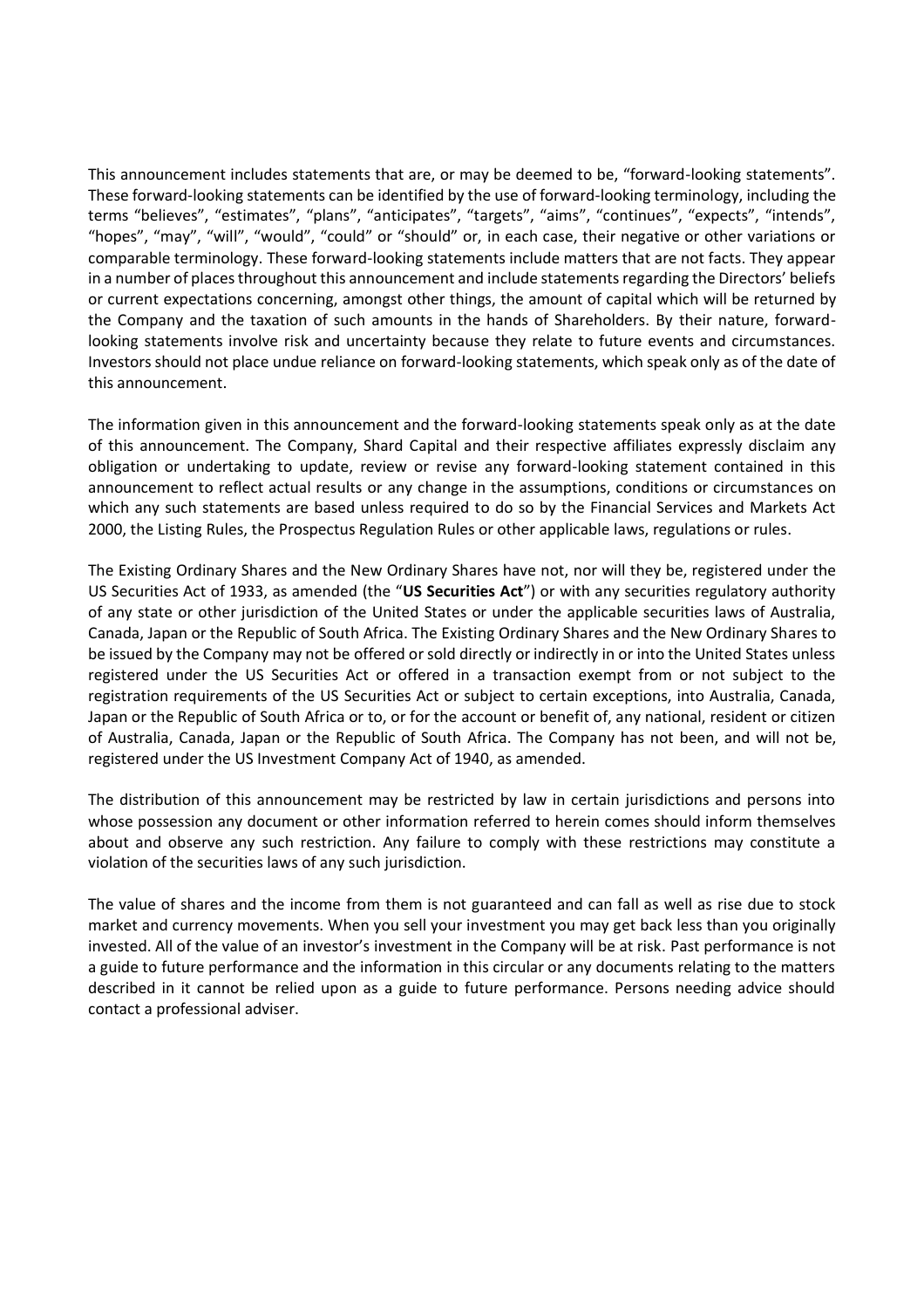#### **INTRODUCTION**

#### *Background to and reasons for the Acquisition*

The Company was incorporated on 5 September 2018 with the objective of creating value for its Shareholders through an acquisition-led growth strategy with a focus on acquiring businesses in the biotechnology, innovative marketing and e-commerce sectors. The Company's Ordinary Shares were admitted to trading on the Official List with a Standard Listing on 26 July 2019 when it raised £767,000 via a placing at 5 pence per ordinary share. On 16 August 2021 trading in the Ordinary Shares on the Official List was suspended in accordance with the Listing Rules following an announcement made by the Company in relation to the potential Acquisition.

The Company believes that the acquisition of 3DBT presents a compelling potential value opportunity for the Company as it allows it to acquire technology which has benefitted from the development of products now leading into commercial terms with partners and licensing partners.

## *History of 3DBT*

3DBT is a biotechnology start-up and spin-out from Newcastle University (UK) It was founded by Professor Che Connon and Dr. Ricardo Gouveia on 8 November 2018. Professor Che Connon has over 20 years' experience in extracellular matrix biology and is currently a professor of tissue engineering at the Newcastle University (UK). He has successfully spun-out three biotechnology companies. Dr. Ricardo Gouveia is a New Harvest Research Fellow and expert in cell biology and biomaterials.

3DBT has developed a proprietary platform technology termed *"tissue templating"* that facilitates the production of a variety of animal tissue types for multiple uses, commonly referred to as *"tissue engineering"*. Tissue templating technology is bio-inspired, i.e., its methodology has been learnt by careful study of how cells behave in their natural environs (principally undertaken at Newcastle University with UK government funding). This bio-inspired approach radically differs from traditional tissue engineering approaches as it uniquely harnesses the power of cells to grow and create the entire tissue and does not involve the use of synthetic scaffolds.

The intellectual property of 3DBT relates, in part, to the ways cells receive instructions from their external environment and the subsequent arrangement of these cells as well as the highly ordered extracellular material the same cells deposit. Together, these processes create a functional tissue structure resembling down to the nanoscopic level the tissue from which the original cells were taken, e.g., cornea, muscle or skin. During the research and development of these 3DBT tissue constructs, significant and unexpected discoveries were made in the form of soluble components that sped up the tissue templating process. Human tissue growth in nature can take months or years to fully form, but 3DBT has found ways to accelerate this in the lab using patented (application stage) soluble factors. The Company believes that these potent cell and tissue forming factors could be stand-alone products for 3DBT, acting as early revenue streams ahead of the longerterm plans for the 3DBT tissue constructs. Therefore, the City-mix<sup>™</sup> serum-free media and Etsyl™ skin care product lines were created by 3DBT.

City-mixTM is a plant-based and environmentally-friendly direct replacement to the expensive animal-derived or synthetic proteins and growth factors commonly used in the culture of animal cells. Uniquely, 3DBT's CitymixTM products offer a cost-effective animal-free alternative to animal serum for the expansion of important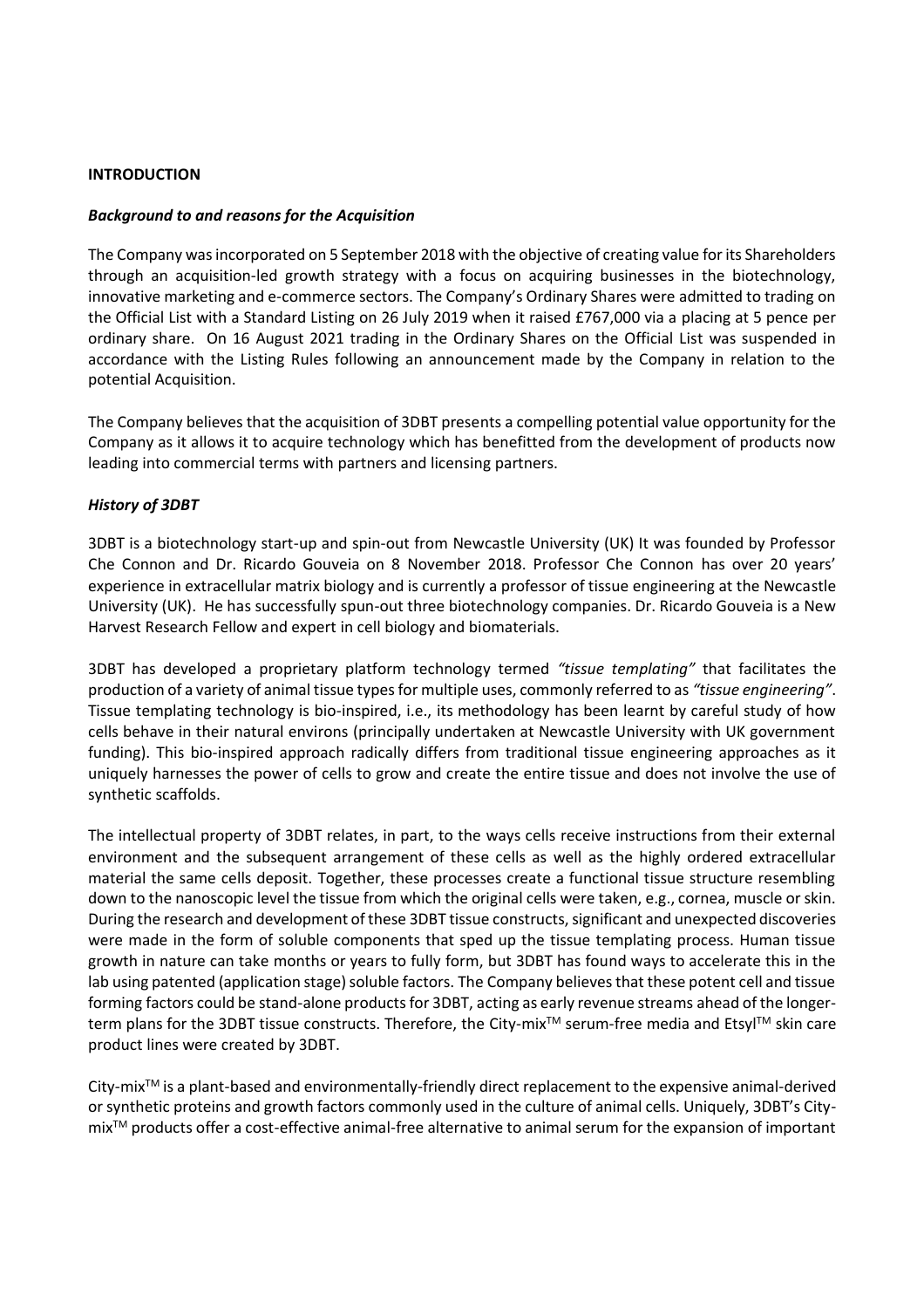cell types. EtsylTM is another supplement which stimulates collagen production from cells and holds great promise as an active ingredient in high-end skin care products.

3DBT has undertaken research and development activities to date that have resulted in three strands of intellectual property being developed, with each strand having a different sectoral focus, timeline to development and ultimately, revenue. 3DBT has developed intellectual property in the following sectors:

- **Serum-free media**: 3DBT's City-mix™ is a serum-free media for culturing muscle and fat cells (by way of an animal-free process) which can be used for lab-grown meat and leather production;
- **Skin Care Products:** Lipopeptide Etsyl™ is a product that actively increases collagen production in human skin cells. It can be used as an active ingredient in cosmetic skin cream and other topical dermatological products;
- **Tissue Templating Applications** (using a platform to grow different tissues with natural structure and function) in respect of the following:

**-Human skin substitutes**: native-like human skin substitutes, for clinical and industrial applications;

**-Substitute cornea**: a potential corneal substitute which is made from human cells in Serum-Free Media. Its purpose is to function as a comparable and a direct replacement to human corneal donor tissue;

-**Cultured meat**: highly structured muscle tissue for use in the cultivated protein market produced through the cultivation of animal cells; and

-**Lab-grown leather**: lab-grown leather which is an alternative source of animal leather.

## *Strategy for the Enlarged Group*

3DBT's business model is to develop intellectual property around each of its applications, and to then licence out the patent-protected intellectual property to manufacturers, wholesalers and distributers of the end products. 3DBT currently manufactures product for serum-free media and an active ingredient for skin care products.

## **KEY TERMS OF THE ACQUISITION**

Pursuant to the Acquisition Agreement, the Company has conditionally agreed to acquire the entire issued share capital of 3DBT. The consideration for the entire issued share capital will consist entirely of the issue of the Consideration Shares to the Sellers.

The Consideration Shares to be issued pursuant to the Acquisition will be credited as fully paid and rank pari passu in all respects with the Existing Ordinary Shares in issue, including the right to receive all future dividends or other distributions declared, made or paid after the date of issue. The Acquisition Agreement contains customary warranties and indemnities relating to 3DBT and its business and assets, given by the Warrantors in relation to general and operational warranties and a customary tax covenant in favour of the Company. Claims under the Acquisition Agreement are subject to certain financial, time and other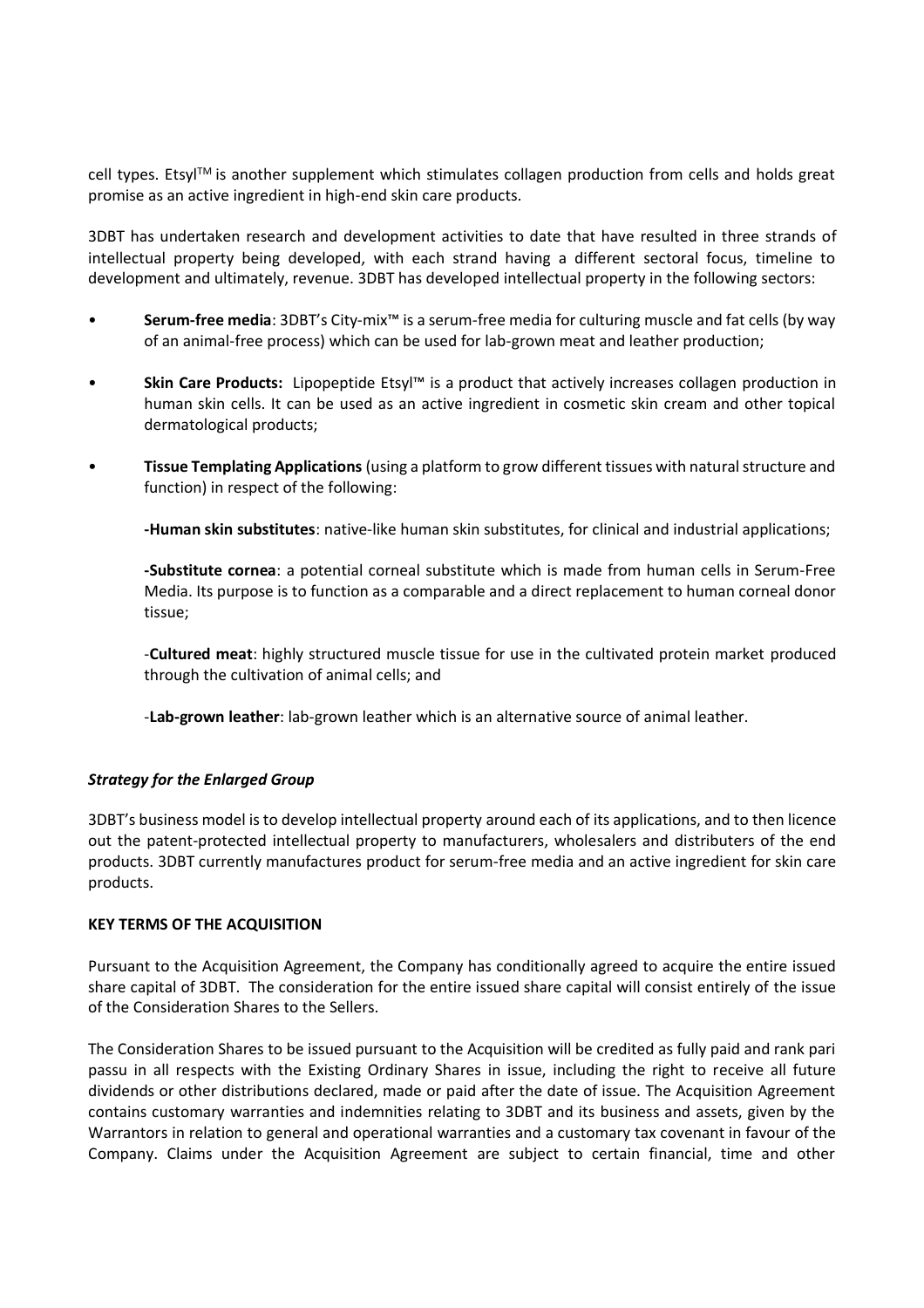limitations. The Company has also given warranties in favour of the Sellers relating to its status, business, assets and financial information.

The Acquisition Agreement may be terminated by the Company in certain customary limited circumstances, including where the Company becomes aware of a material breach of warranty or material breach of interim covenant prior to Admission. The Acquisition Agreement may also be terminated by the Sellers in event of material breach of the warranties given by the Company.

## *Conditions of the Acquisition*

Completion of the Acquisition is conditional, inter alia, upon:

- approval by the FCA, and the publication, of a Prospectus relating to the issue of the Consideration and Placing Shares;
- the Takeover Panel agreeing to grant a waiver of the obligation of the members of the Concert Party under Rule 9 of the City Code;
- the passing of the Resolutions at the General Meeting;
- the Consideration Shares and the Placing Shares having been issued and allotted unconditionally subject only to their Admission;
- the Placing having become unconditional in all respects save for any condition relating to Admission;
- there having occurred in the period between the signing date and Completion no material breach of any of the Warrantors' interim covenants in the Acquisition Agreement, no material breach of warranties and no material adverse change in relation to 3DBT; and
- Admission.

If the conditions are not satisfied or waived (if capable of waiver) on or before the 28 February 2022 (or such later date as the Company and the Sellers' representative may agree), the Buyer and the Sellers' representative shall meet in good faith and cooperate to agree a course of action, failing such agreement within 20 Business Days of such notice, the Buyer shall be entitled to terminate this Agreement (save for certain customary provisions which shall survive termination).

## *Lock-in undertaking*

Pursuant to the Acquisition Agreement, the Sellers and the Existing Directors shall also enter into a lock-in agreement with the Company conditionally on Admission on standard terms. Under the lock-in agreement, each Locked-in Party will severally agree that it will not, without the consent of the Company, dispose of the legal or beneficial interest in the Ordinary Shares or grant a right or charge over such Ordinary Shares for a period of 12 months from Admission.

## **PROPOSED PLACING**

In conjunction with the Acquisition and subject to Admission, the Company proposes to raise up £1.75 million, before expenses, via a placing to institutional and other investors. The Placing is expected to take place at the Placing Price of 7.37 pence per share.

The Company has engaged Shard Capital to act as the Company's placing agent and adviser for the purposes of the Placing. The Placing is not expected to be underwritten. The Placing is expected to be conditional, inter alia, on: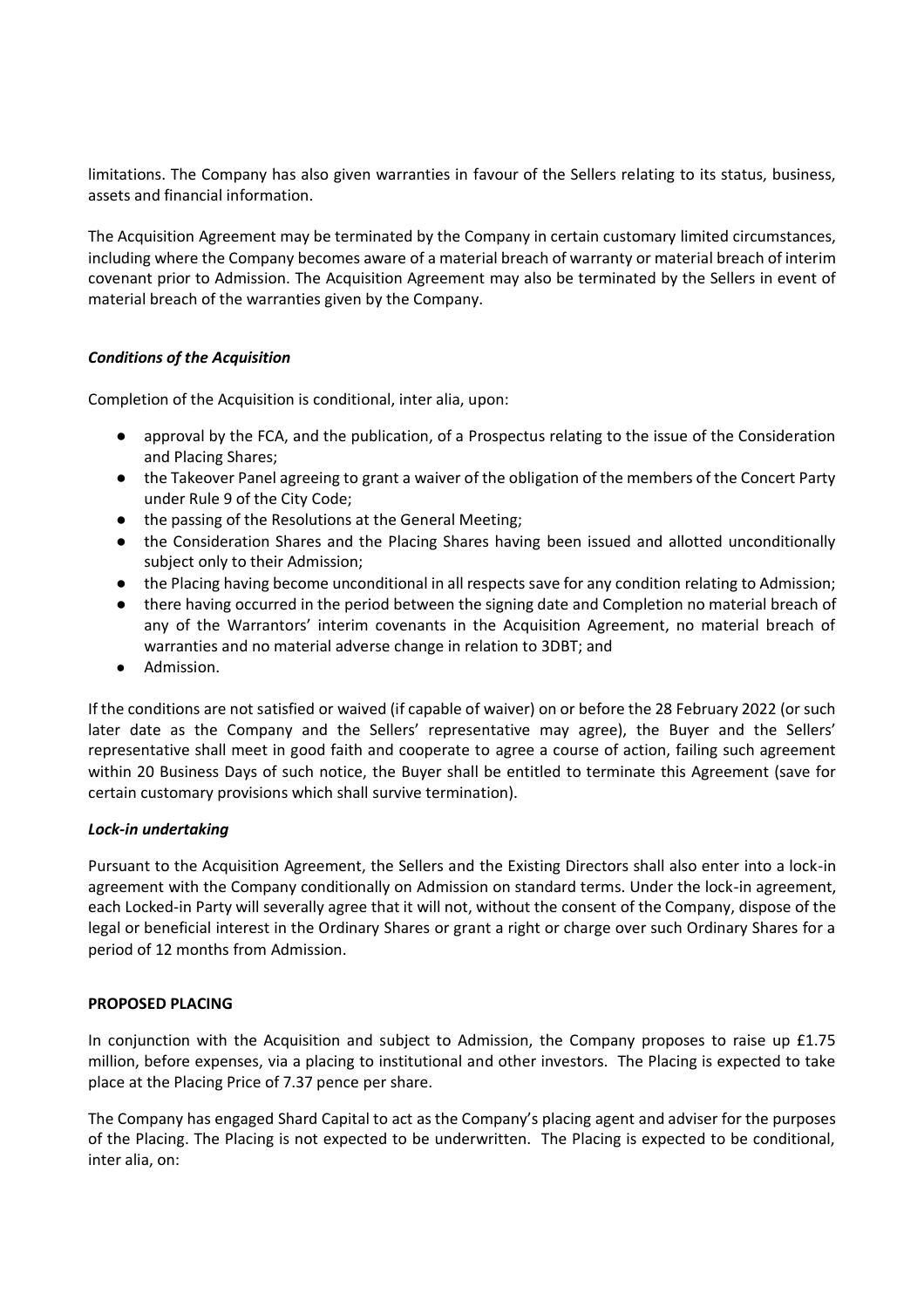- the Acquisition Agreement becoming unconditional in all respects save for Admission;
- the Takeover Panel agreeing to grant a waiver of the obligation of the members of the Concert Party under Rule 9 of the City Code;
- approval by the FCA of the Prospectus and the publication of the Prospectus;
- the Resolutions being passed at the General Meeting; and
- Admission occurring no later than 8:00 a.m. on 28 February 2022.

#### **BOARD COMPOSITION**

At Completion, it is expected that Professor Che John Connon be appointed a director of the Company. None of the Existing Directors are expected to resign.

Professor Connon is Director of Business Development for the Faculty of Medical Sciences, Newcastle University (UK) and will continue in this role following Completion. He has lead a word leading academic research team that seeks to engineer functional replacement tissues using a cell derived, bio-inspired approach. He was the first to 3d bio-print a human cornea and understand the bio-mechanical properties of the corneal stem cell niche.

Professor Connon has received continuous UK government research funding since 2007 and has published over 100 papers in international journals and has edited several books in regenerative medicine, stem cell bioprocessing and hydrogels in tissue engineering. Professor Connon has embraced academic entrepreneurial activities and has successfully founded (and remains a Director of) three Bio-tech spin-outs from Newcastle University (UK), comprising:

- Atelerix. Ltd a company that supplies hydrogels for the storage and shipment of cells at controlled room temperature for clinical and scientific purposes.
- 3D Bio-Tissues Ltd has developed a powerful platform that allows for the production of structured tissues.
- CellulaREvolution Ltd supplies technologies to assist in the manufacture of adherent cells for biotechnology needs.

## **TAKEOVER PANEL**

The Company is subject to the City Code. Under Rule 9 of the City Code, any person who acquires an interest (as defined in the City Code) in shares which, taken together with shares in which he is already interested in and which persons acting in concert with him are interested, carry 30 per cent. or more of the voting rights of a company which is subject to the City Code, is required to make a general offer to all the remaining shareholders to acquire their shares.

Following Completion, it is expected that the Concert Party would be interested in more than 50 per cent. of the Enlarged Issued Share Capital. Accordingly, the Acquisition is conditional upon the passing of the Whitewash Resolution at the General Meeting. The proposed Whitewash Resolution is also conditional on the Takeover Panel consenting to the whitewash under Rule 9 of the City Code and their approval of the circular to shareholders convening the General Meeting. The Takeover Panel's agreement to grant a waiver under Rule 9 of the City Code will (if granted) be subject to the approval, by means of a poll vote by the eligible Existing Shareholders, of the Whitewash Resolution.

A circular together with a notice convening the General Meeting to approve the Resolutions (which shall include the Whitewash Resolution) will be posted to Shareholders in due course.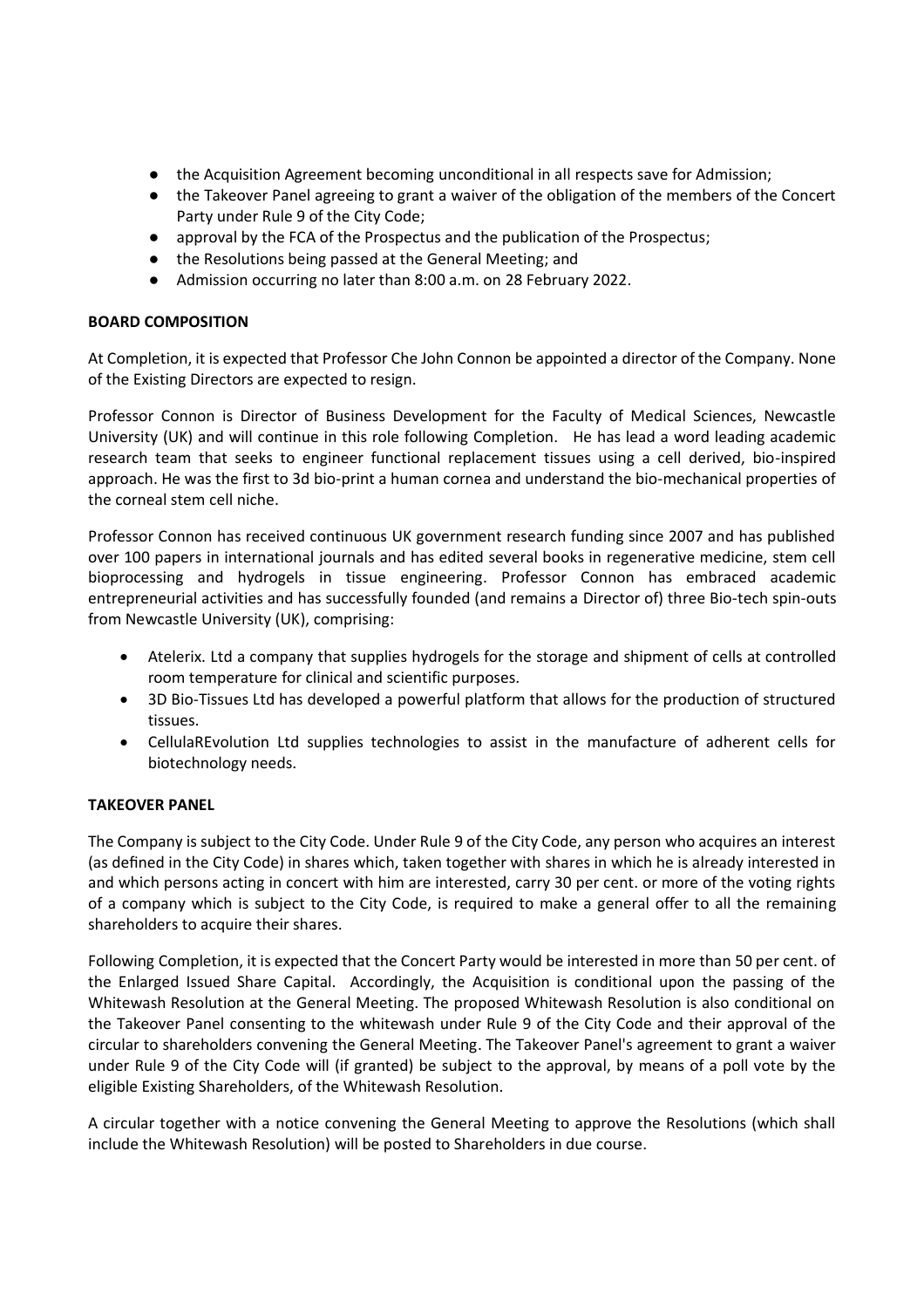#### **INDEPENDENT DIRECTOR**

Min Yang and Geoffrey Baker are directors of the Company and are also directors of 3DBT. Min Yang and Geoffrey Baker are also directors of BSF Angel Funding Limited, a shareholder of 3DBT (being, therefore, a Seller and a Warrantor) and are members of the Concert Party. Dennis Ow has been appointed as an independent director of the Company to manage any such conflicts of interests and to ensure that the terms of the Acquisition have been negotiated and agreed on an arm's length basis. Any matters on which Min Yang and/or Geoffrey Baker have a conflict of interest have been and will continue to be delegated to and considered by Dennis Ow.

Under the City Code this precludes Min Yang and Geoffrey Baker from providing any opinion or recommendation in respect of the proposed waiver of Rule 9 and the Whitewash Resolution, which will be a matter for the Independent Director. As members of the Concert Party they are also excluded from voting in their capacity as Shareholders on the Whitewash Resolution.

As required by the City Code, Dennis Ow, the Independent Director, is obtaining competent independent advice regarding the merits of the Acquisition, which will be the subject of the Whitewash Resolution, the controlling position which it will create, and the effect which it will have on Shareholders generally.

#### **PROSPECTUS**

In order to implement the Acquisition, the Placing and Admission, the Company is required to have approved by the FCA and to publish a Prospectus, prepared in accordance with the Prospectus Regulation Rules which sets out, inter alia, further information on the Acquisition, the Placing and Admission and the Enlarged Group. Subject to obtaining FCA approval, the Prospectus will be available at the Company's website: www.bsfenterprise.com as soon as practicable following its publication and a further announcement will be made in due course.

#### **GENERAL MEETING**

Completion of the Acquisition, the issue of Consideration Shares, the Placing and certain related matters require the approval of Shareholders at a general meeting of the Company.

At the General Meeting, it is expected that the Resolutions proposed will, inter alia, comprise resolutions:

- To approve the Whitewash Resolution.
- To grant the directors general authority to allot the Consideration Shares and the Placing Shares referred to in this announcement and a further authority to allot shares calculated by reference to the Enlarged Issued Share Capital.
- To disapply statutory pre-emption rights in connection with the allotment of the Consideration Shares and the Placing Shares to in this announcement and a further authority to allot shares calculated by reference to the Enlarged Issued Share Capital.

A notice convening the General Meeting to approve the Resolutions will be posted to Shareholders in due course, subject to obtaining the approval of the Takeover Panel.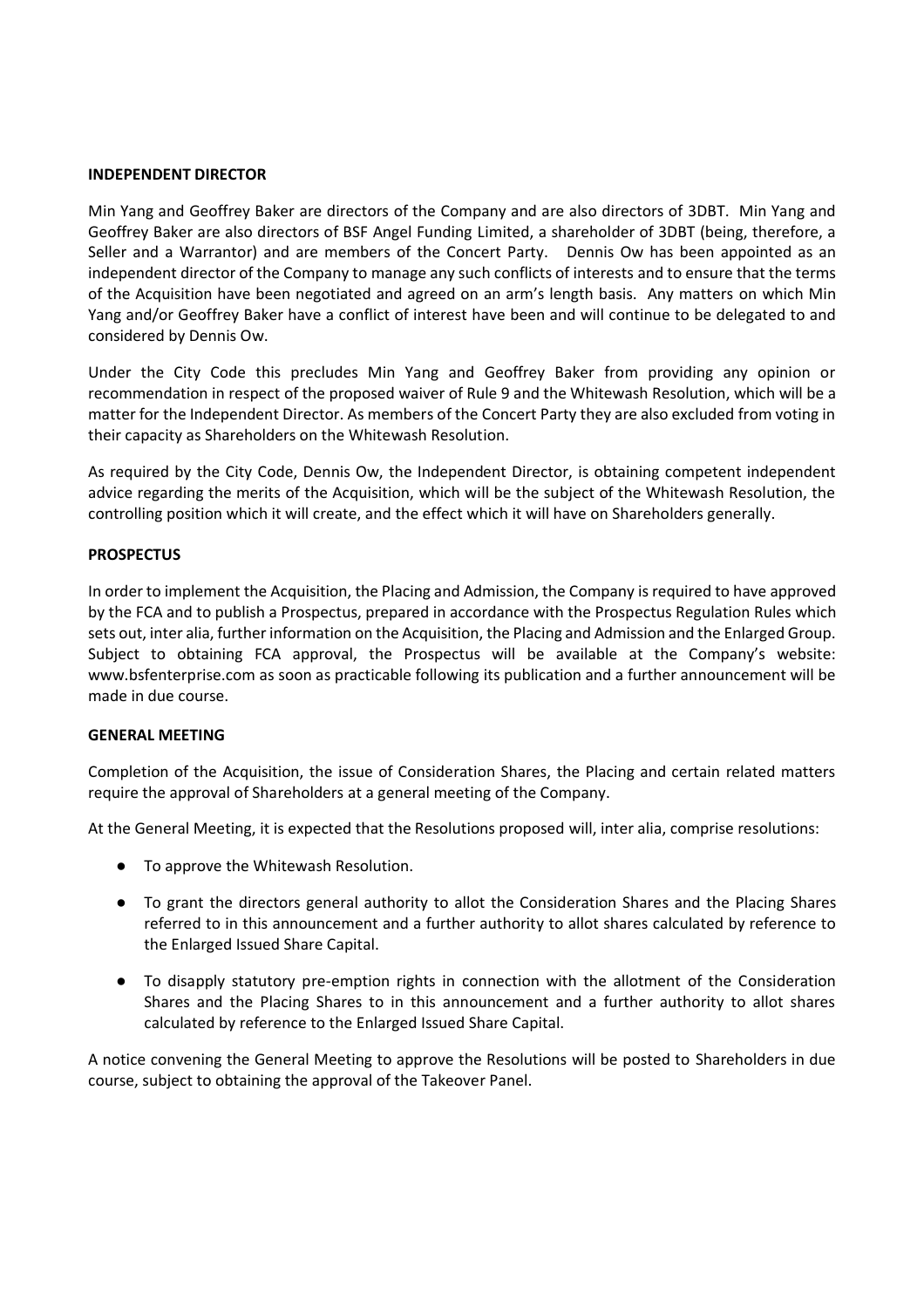# **DEFINITIONS**

| <b>Acquisition</b>                            | the proposed acquisition by the Company of the entire<br>issued share capital of 3DBT pursuant to the terms of the<br><b>Acquisition Agreement;</b>                                                                                             |
|-----------------------------------------------|-------------------------------------------------------------------------------------------------------------------------------------------------------------------------------------------------------------------------------------------------|
| <b>Acquisition Agreement</b>                  | means the conditional agreement dated 23 December 2021<br>made between the Company and the Sellers relating to the<br>Acquisition;                                                                                                              |
| <b>Admission</b>                              | means the re-admission of the Existing Ordinary Shares and<br>the admission of the New Ordinary Shares to the Official List<br>by way of a Standard Listing and to trading on the London<br>Stock Exchange's Main Market for listed securities; |
| <b>Business Day</b>                           | means any day other than a Saturday, Sunday or UK bank or<br>public holiday that is also a day on which dealings in<br>domestic securities may take place on, and with the<br>authority of, the London Stock Exchange;                          |
| <b>City Code</b>                              | the City Code on Takeovers and Mergers;                                                                                                                                                                                                         |
| Company                                       | means BSF Enterprise plc, a company incorporated in<br>England & Wales whose registered office address is at C/o<br>Locke Lord (UK) LLP, 201 Bishopsgate, London EC2M 3AB<br>with company number 11554014;                                      |
| <b>Completion</b>                             | means completion of the Acquisition;                                                                                                                                                                                                            |
| <b>Concert Party</b>                          | means Sellers and certain existing Shareholders considered<br>by the Company and its advisers (subject to agreement by<br>the Panel) to be acting in concert;                                                                                   |
| <b>Consideration Shares</b>                   | means the 33,900,003 new Ordinary Shares to be issued and<br>allotted to the Sellers at the Placing Price pursuant to the<br>terms of the Acquisition Agreement;                                                                                |
| <b>Directors, Board or Board of Directors</b> | means the current directors of the Company or the board of<br>directors from time to time of the Company, as the context<br>requires, and "Director" is to be construed accordingly;                                                            |
| <b>Enlarged Group</b>                         | means, with effect from Completion, the Company and<br>3DBT;                                                                                                                                                                                    |
| <b>Enlarged Issued Share Capital</b>          | means the share capital of the Company immediately<br>following the issue of the New Ordinary Shares;                                                                                                                                           |
| <b>Existing Directors</b>                     | means Min Yang, Geoffrey Robert Baker and Dennis Ow;                                                                                                                                                                                            |
| <b>Existing Ordinary Shares</b>               | means the 36,900,000 Ordinary Shares of £0.01 each in issue<br>as at the date of this announcement;                                                                                                                                             |
| <b>FCA</b>                                    | means the UK Financial Conduct Authority;                                                                                                                                                                                                       |
| <b>FSMA</b>                                   | means the UK Financial Services and Markets Act 2000, as<br>amended;                                                                                                                                                                            |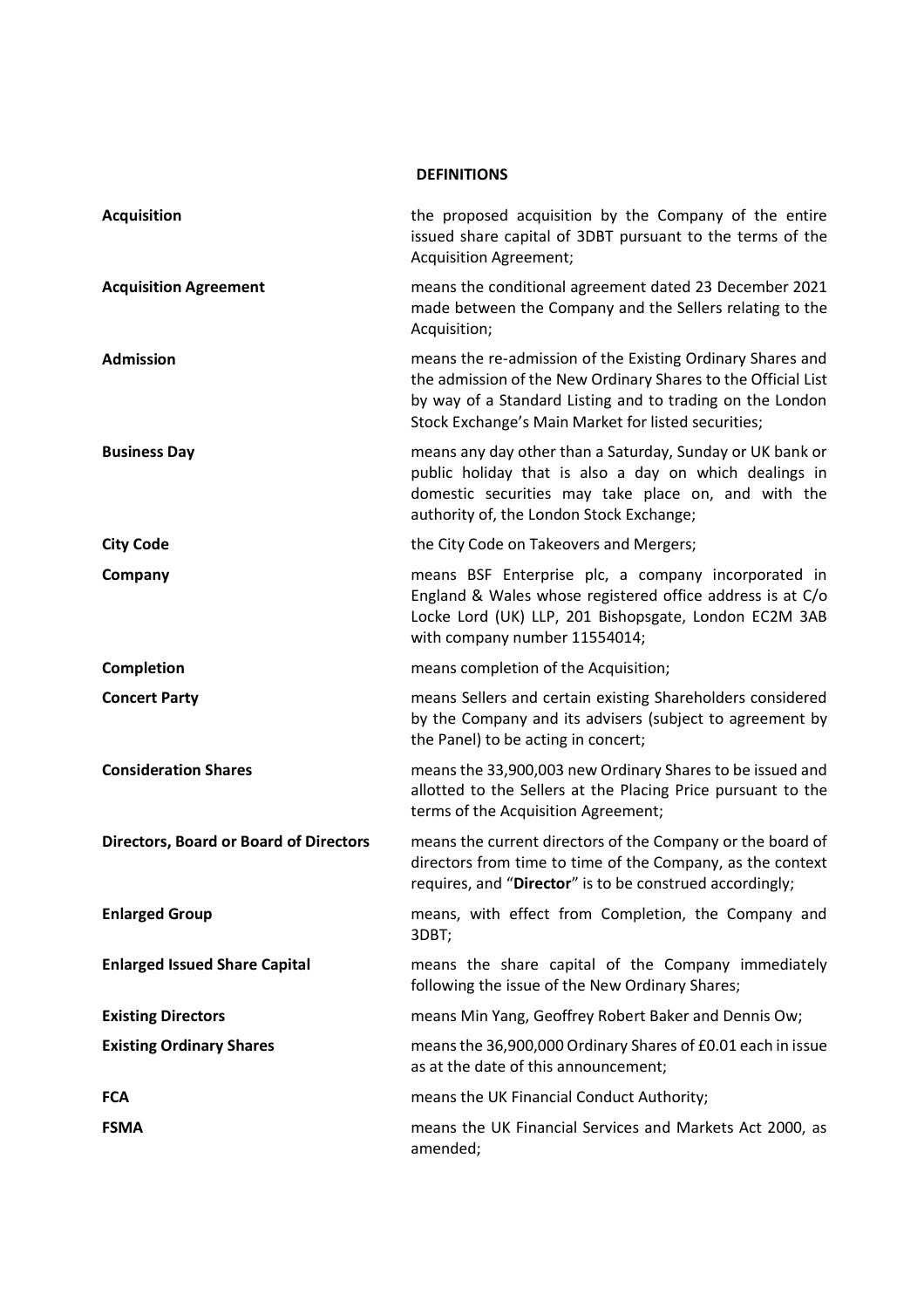| £, pounds sterling or GBP             | means British pounds sterling;                                                                                                                                                                        |
|---------------------------------------|-------------------------------------------------------------------------------------------------------------------------------------------------------------------------------------------------------|
| <b>General Meeting</b>                | the general meeting of the Company at which, inter alia, the<br>Resolutions will be proposed;                                                                                                         |
| <b>Independent Director</b>           | Dennis Ow;                                                                                                                                                                                            |
| <b>Independent Shareholders</b>       | all Shareholders other than the members of the Concert<br>Party;                                                                                                                                      |
| <b>Listing Rules</b>                  | means the listing rules made by the FCA under section 73A<br>of FSMA as amended from time to time;                                                                                                    |
| <b>Locked-in Parties</b>              | means the Sellers and the Directors of the Company holding<br>Ordinary Shares or interests in Ordinary Shares as at the date<br>of Admission;                                                         |
| <b>London Stock Exchange</b>          | means London Stock Exchange plc;                                                                                                                                                                      |
| <b>Main Market</b>                    | means the main market for listed securities of the London<br>Stock Exchange;                                                                                                                          |
| <b>Market Abuse Regulation or MAR</b> | the UK version of the EU Market Abuse Regulation<br>(2014/596/EU) (incorporated into UK law by virtue of the<br>EUWA) and the relevant provisions of the EU Market Abuse<br>Regulation (2014/596/EU); |
| <b>New Ordinary Shares</b>            | means the Placing Shares and the Consideration Shares;                                                                                                                                                |
| <b>Official List</b>                  | means the official list maintained by the FCA;                                                                                                                                                        |
| <b>Ordinary Shares</b>                | means the ordinary shares of £0.01 each in the capital of the<br>Company including, if the context requires, the New<br><b>Ordinary Shares;</b>                                                       |
| <b>Placing</b>                        | means the proposed placing of the New Ordinary Shares by<br>the Company at the Placing Price, conditional inter alia on<br>Admission;                                                                 |
| <b>Placing Price</b>                  | means 7.37 pence per New Ordinary Share;                                                                                                                                                              |
| <b>Placing Shares</b>                 | means the new Ordinary Shares proposed to be issued and<br>allotted pursuant to the Placing;                                                                                                          |
| <b>Proposed Director</b>              | means Professor Che John Connon;                                                                                                                                                                      |
| <b>Prospectus</b>                     | means the prospectus relating to the Acquisition, the<br>Placing, Admission and the Enlarged Group;                                                                                                   |
| <b>Prospectus Regulation Rules</b>    | the Prospectus Regulation Rules made by the FCA under Part<br>VI of the FSMA;                                                                                                                         |
| <b>Regulated Activities Order</b>     | the Financial Services and Markets Act 2000 (Regulated<br>Activities) Order 2001 (as amended)                                                                                                         |
| <b>Resolutions</b>                    | means the resolutions to be put to the Shareholders at the<br><b>General Meeting;</b>                                                                                                                 |
| <b>Restricted Jurisdiction</b>        | means the United States, Canada, Japan, Australia and the                                                                                                                                             |